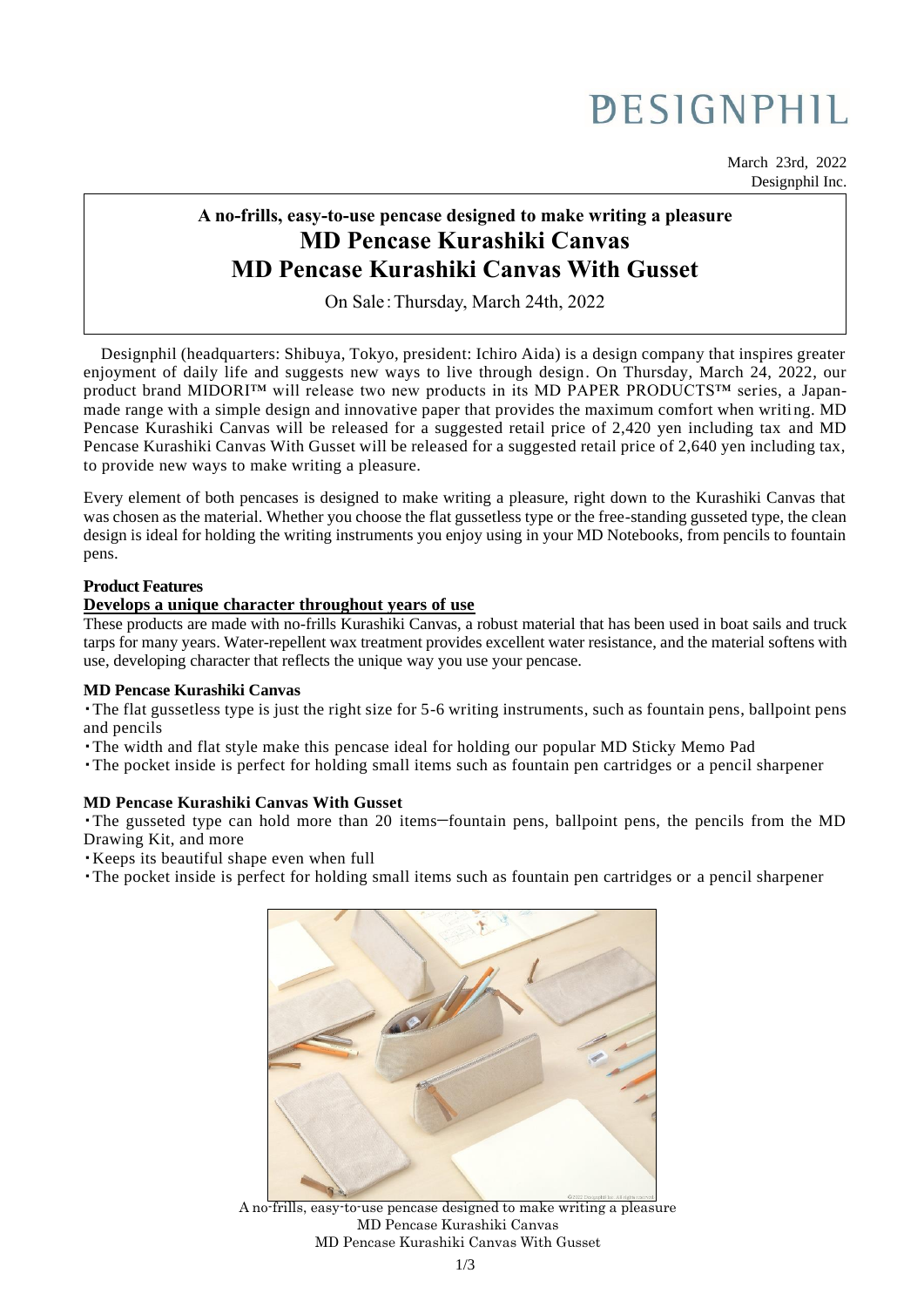#### **Minimalist design coordinated with the MD Notebook**

The streamlined form and timeless, natural texture fit seamlessly into your writing routine. The cow leather pull tag is engraved with the MD PAPER PRODUCTS logotype, and becomes softer and more lustrous with each use. The inner pocket also has the MD PAPER PRODUCTS logo.



The flat, gussetless MD Pencase Kurashiki Canvas—ideal for holding 5-6 writing instruments



Cow leather pull tag is engraved with the MD PAPER PRODUCTS logotype



The MD Pencase Kurashiki Canvas With Gusset—holds plenty of fountain pens, ballpoint pens and more



Inner pocket is accented with the MD PAPER PRODUCTS logo

Please check the MD PAPER PRODUCTS website [\(www.midori-japan.co.jp/md/en\)](https://designphil-my.sharepoint.com/personal/maeko_yoda_designphil_onmicrosoft_com/Documents/PassageDrive/maeko_yoda-58-51714/Desktop/MDペンケースプレスリリース/www.midori-japan.co.jp/md/en) to see more details on these products.

## **About MD PAPER PRODUCTS**™

MD PAPER PRODUCTS™ are simple, Japan-made products that are designed to get the most out of our exactingly designed MD PAPER. The MD Notebook was launched in January 2008 to fully capture the quality and appeal of this user-friendly paper that resists blotting and seep-through. The notebook features MD PAPER Cream, and thread-stitched binding allows the notebook to open out flat for comfortable writing. This was followed by the MD Notebook Cotton in 2013. The paper used in this notebook, MD PAPER Cotton, is made with 20% cotton pulp to provide the greatest possible comfort when drawing. The series has garnered fans around the world for the experience these products provide when writing and drawing

| 1 Tought Outnings                |                                                                                                                                                                                              |
|----------------------------------|----------------------------------------------------------------------------------------------------------------------------------------------------------------------------------------------|
| Series Name                      | MD PAPER PRODUCTSTM                                                                                                                                                                          |
| Product Name                     | MD Pencase Kurashiki Canvas, MD Pencase Kurashiki Canvas With Gusset                                                                                                                         |
| Materials                        | Pencase: Kurashiki canvas / Pull tag: Cow leather                                                                                                                                            |
| Size                             | MD Pencase Kurashiki Canvas<br>: $H105 \times W210 \times D12$ mm (without the pull tag)<br>MD Pencase Kurashiki Canvas With Gusset : $H80 \times W210 \times D60$ mm (without the pull tag) |
| <b>Suggested Retail</b><br>Price | : JPY2,420 $\overline{H}$ (including tax) (*1)<br>MD Pencase Kurashiki Canvas<br>MD Pencase Kurashiki Canvas With Gusset: JPY2,640 $\overline{H}$ (including tax) (*1)                       |
| Date of Release $(*2)$           | Will be sold starting from Thursday, March 24th, 2022                                                                                                                                        |

#### **<Product Outlines>**

(\*1) The suggested retail prices are for Japan.(\*2) The release date may vary depending on the retail shop.

(\*) MD PAPER PRODUCTS is trademark of Designphil Inc.